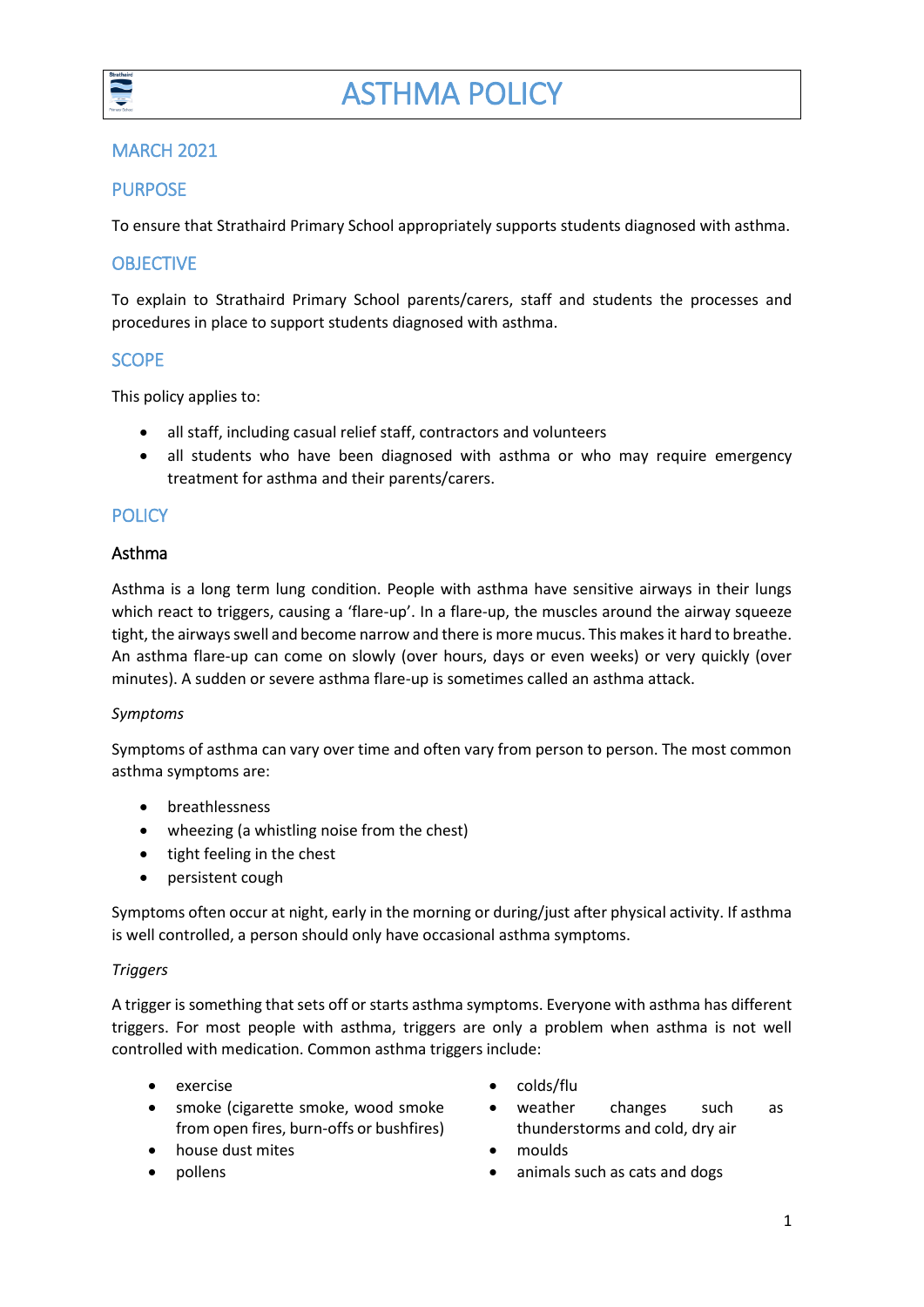- chemicals such as household cleaning products
- 
- laughter or emotions, such as stress
- Asthma management

If a student diagnosed with asthma enrols at Strathaird Primary School:

- 1. Parents/carers must provide the school with an Asthma Action Plan which has been completed by the student's medical practitioner. The plan must outline:
	- the prescribed medication taken by the student and when it is to be administered, for example as a pre-medication to exercise or on a regular basis
	- emergency contact details
	- the contact details of the student's medical practitioner
	- the student's known triggers
	- the emergency procedures to be taken in the event of an asthma flare-up or attack.
- 2. Parents/carers should also provide a photo of the student to be included as part of the student's Asthma Action Plan.
- 3. Strathaird Primary School will keep all Asthma Care Plans, alphabetically, in a folder and held in the Sick Bay Room. Information and data from these plans are loaded onto CASES21 under the individual student's medical information. All Asthma Care Plans are scanned and a digital copy is available on the school's computer shared drive.
- 4. The Frist Aid Co-ordinator may also work with parents/carers to develop a Student Health Support Plan which will include details on:
	- how the school will provide support for the student
	- identify specific strategies
	- allocate staff to assist the student

Any Student Health Support Plan developed, will be in accordance with Strathaird Primary School's Healthcare Needs Policy.

If a student diagnosed with asthma is going to attend a school camp or excursion, Strathaird Primary School parents/carers are required to provide any updated medical information.

- 5. If a student's asthma condition or treatment requirements change, parent/carers must notify the school and provide an updated Asthma Action Plan.
- 6. The First Aid Co-ordinator will work with parents/carers to review Asthma Action Plans once a year. The First Aid Co-ordinator will send out reminders at the end of the school year to encourage families to organise new plans for the commencement of the following school year.

# Student asthma kit

All students diagnosed with asthma are required to have a student asthma kit at school which contains:

- their own prescribed reliever medication labelled with the student's name
- their spacer (if they use one)

Student asthma kits will be stored in the sickbay room.

- deodorants (including perfumes, aftershaves, hair spray and aerosol deodorant sprays)
- food chemicals/additives certain medications (including aspirin and anti-inflammatories)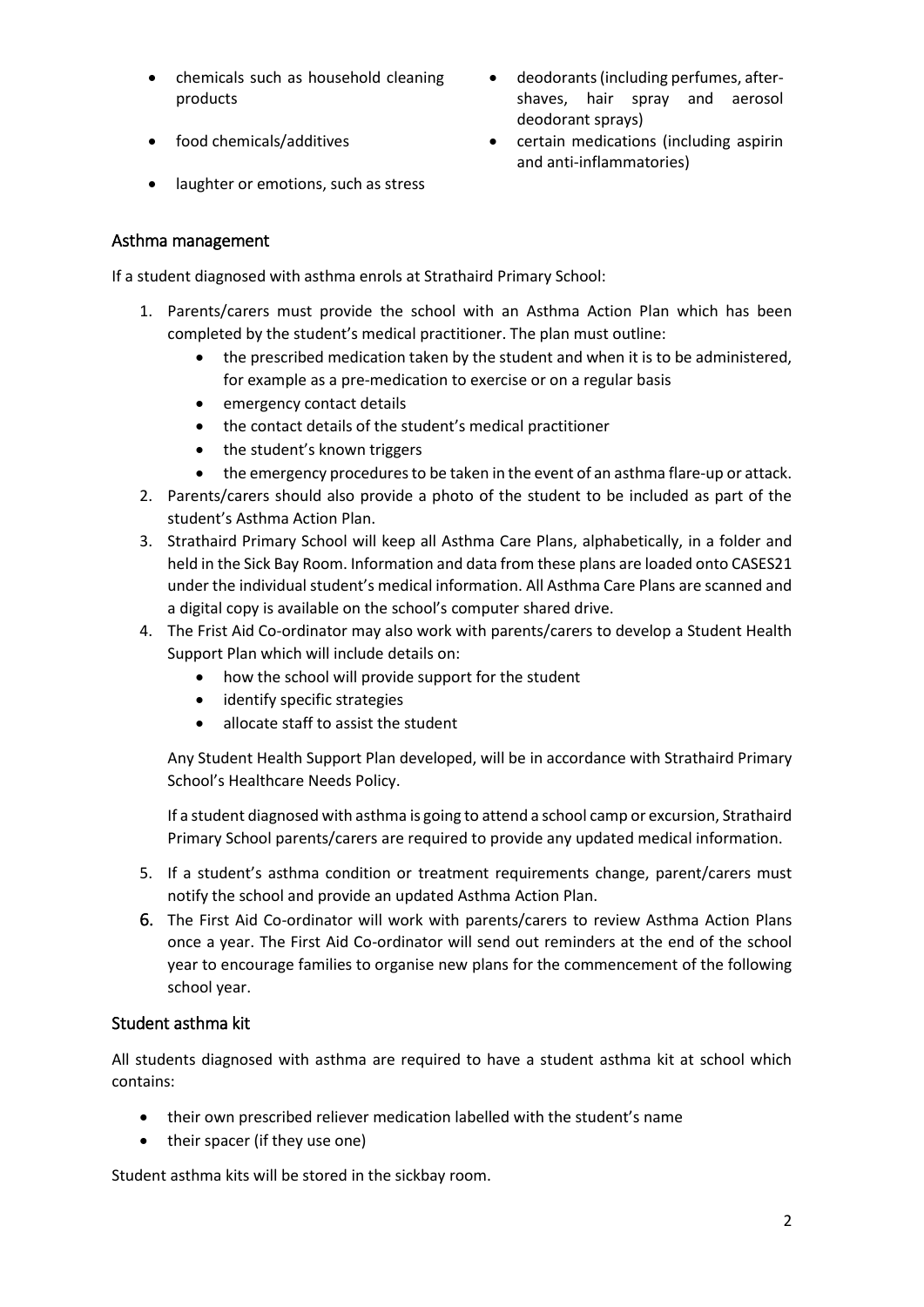Students will be required to keep their asthma kits with them while at school. This is determined by the age of the student and their ability to use their own prescribed asthma reliever medication.

### Asthma emergency response plan

If a student is:

- having an asthma attack
- difficulty breathing for an unknown cause, even if they are not known to have asthma

School staff will endeavour to follow the Asthma First Aid procedures outlined in the table below. School staff may contact Triple Zero "000" at any time.

| <b>Step</b> | <b>Action</b>                                                                                                                                                     |  |  |  |  |  |
|-------------|-------------------------------------------------------------------------------------------------------------------------------------------------------------------|--|--|--|--|--|
| 1.          | Sit the person upright                                                                                                                                            |  |  |  |  |  |
|             | Be calm and reassuring                                                                                                                                            |  |  |  |  |  |
|             | Do not leave them alone                                                                                                                                           |  |  |  |  |  |
|             | Seek assistance from another staff member or reliable student to locate the<br>$\bullet$<br>student's reliever, the Asthma Emergency Kit and the student's Asthma |  |  |  |  |  |
|             | Action Plan (if available).                                                                                                                                       |  |  |  |  |  |
|             | If the student's action plan is not immediately available, use the Asthma First<br>$\bullet$                                                                      |  |  |  |  |  |
|             | Aid as described in Steps 2 to 5.                                                                                                                                 |  |  |  |  |  |
| 2.          | Give 4 separate puffs of blue or blue/grey reliever puffer:                                                                                                       |  |  |  |  |  |
|             | Shake the puffer                                                                                                                                                  |  |  |  |  |  |
|             | Use a spacer if you have one<br>$\bullet$                                                                                                                         |  |  |  |  |  |
|             | Put 1 puff into the spacer                                                                                                                                        |  |  |  |  |  |
|             | Take 4 breaths from the spacer                                                                                                                                    |  |  |  |  |  |
|             | Remember - Shake, 1 puff, 4 breaths                                                                                                                               |  |  |  |  |  |
| 3.          | Wait 4 minutes                                                                                                                                                    |  |  |  |  |  |
|             | If there is no improvement, give 4 more separate puffs of blue/grey reliever                                                                                      |  |  |  |  |  |
|             | as above                                                                                                                                                          |  |  |  |  |  |
|             | (or give 1 more dose of Bricanyl or Symbiocort inhaler)                                                                                                           |  |  |  |  |  |
| 4.          | If there is still no improvement call Triple Zero "000" and ask for an ambulance.                                                                                 |  |  |  |  |  |
|             | Tell the operator the student is having an asthma attack                                                                                                          |  |  |  |  |  |
|             | Keep giving 4 separate puffs every 4 minutes until emergency assistance                                                                                           |  |  |  |  |  |
|             | arrives                                                                                                                                                           |  |  |  |  |  |
|             | (or 1 dose of Bricanyl or Symbicort every 4 minutes - up to 3 doses of Symbicort)                                                                                 |  |  |  |  |  |
| 5.          | If asthma is relieved after administering Asthma First Aid, stop the treatment and                                                                                |  |  |  |  |  |
|             | observe the student. Notify the student's emergency contact person and record the                                                                                 |  |  |  |  |  |
|             | incident                                                                                                                                                          |  |  |  |  |  |

Staff will call Triple Zero "000" immediately if:

- the person is not breathing
- if the person's asthma suddenly becomes worse or is not improving
- if the person is having an asthma attack and a reliever is not available
- if they are not sure if it is asthma
- if the person is known to have anaphylaxis

# Training for staff

Strathaird Primary School will arrange the following asthma management training for staff:

**OR**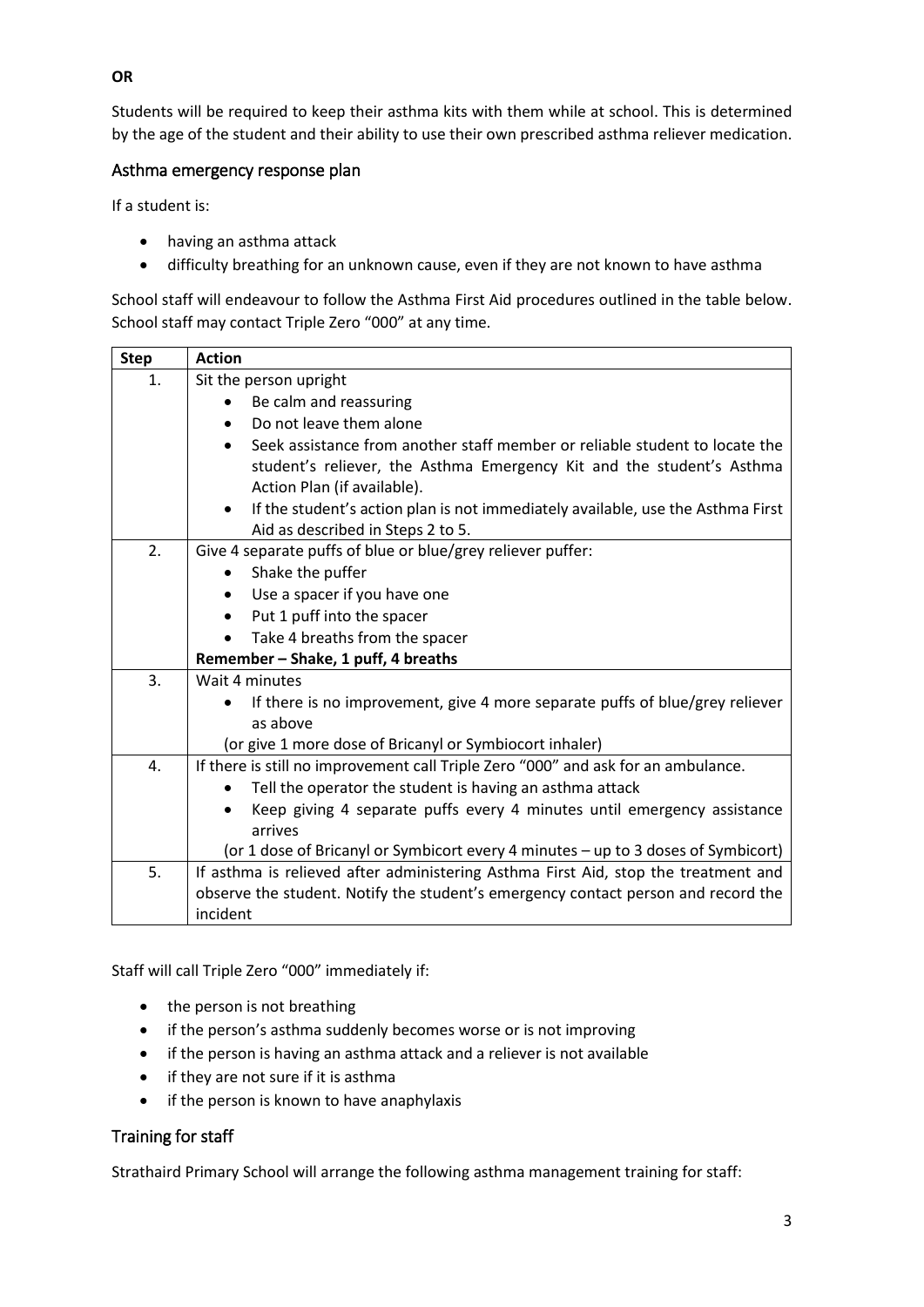| <b>Staff</b>                               | <b>Completed by</b>                                                                                                                                                                                                              | Course                                                                                                                                                                                                   | Provider                                                                      | Cost                                       | Valid<br>for |
|--------------------------------------------|----------------------------------------------------------------------------------------------------------------------------------------------------------------------------------------------------------------------------------|----------------------------------------------------------------------------------------------------------------------------------------------------------------------------------------------------------|-------------------------------------------------------------------------------|--------------------------------------------|--------------|
| Group 1<br>General<br><b>Staff</b>         | School staff with a direct<br>role<br>teaching<br>with<br>students<br>affected<br>by<br>asthma or other school<br>staff directed by the<br>principal after conducting<br>a risk assessment.                                      | Asthma first aid<br>management for<br>education staff<br>(non-accredited)<br>One hour face-to-<br>face or online<br>training.                                                                            | Asthma<br>Australia                                                           | Free to all<br>schools                     | 3 years      |
| Group 2<br><b>Specific</b><br><b>Staff</b> | Staff working with high<br>risk children with a<br>history of severe asthma,<br>or with direct student<br>wellbeing responsibility,<br>(including nurses,<br>PE/sport teachers, first<br>aid and school staff<br>attending camp) | Course in<br>Management of<br>Asthma Risks and<br>Emergencies in<br>the Workplace<br>22282VIC<br>(accredited)<br><b>OR</b><br>Course in<br>Emergency<br>Asthma<br>Management<br>10392NAT<br>(accredited) | that<br><b>RTO</b><br>Any<br>has this course<br>in their scope of<br>practice | Paid by<br>Strathaird<br>Primary<br>School | 3 years      |

Strathaird Primary School may also conduct an annual briefing for staff on:

- the procedures outlined in this policy
- the causes, symptoms and treatment of asthma
- identities of the students diagnosed with asthma
- how to use a puffer and spacer
- the location of:
	- o the Asthma Emergency Kits
	- o asthma medication which has been provided by parents for student use.

Strathaird Primary School will also provide this policy to casual relief staff and volunteers who will be working with students, and may also provide a briefing if the principal decides it is necessary depending on the nature of the work being performed.

# Asthma Emergency Kit

Strathaird Primary School will provide and maintain at least two Asthma Emergency Kits. One kit will be kept on the school premises in the First Aid Room and one will be a mobile kit for use during activities such as:

- School sport days
- Camps and excursions.

Strathaird Primary School will provide additional kits for every 300 students. Extra kits will be located in the First Aid Room for use when required**.**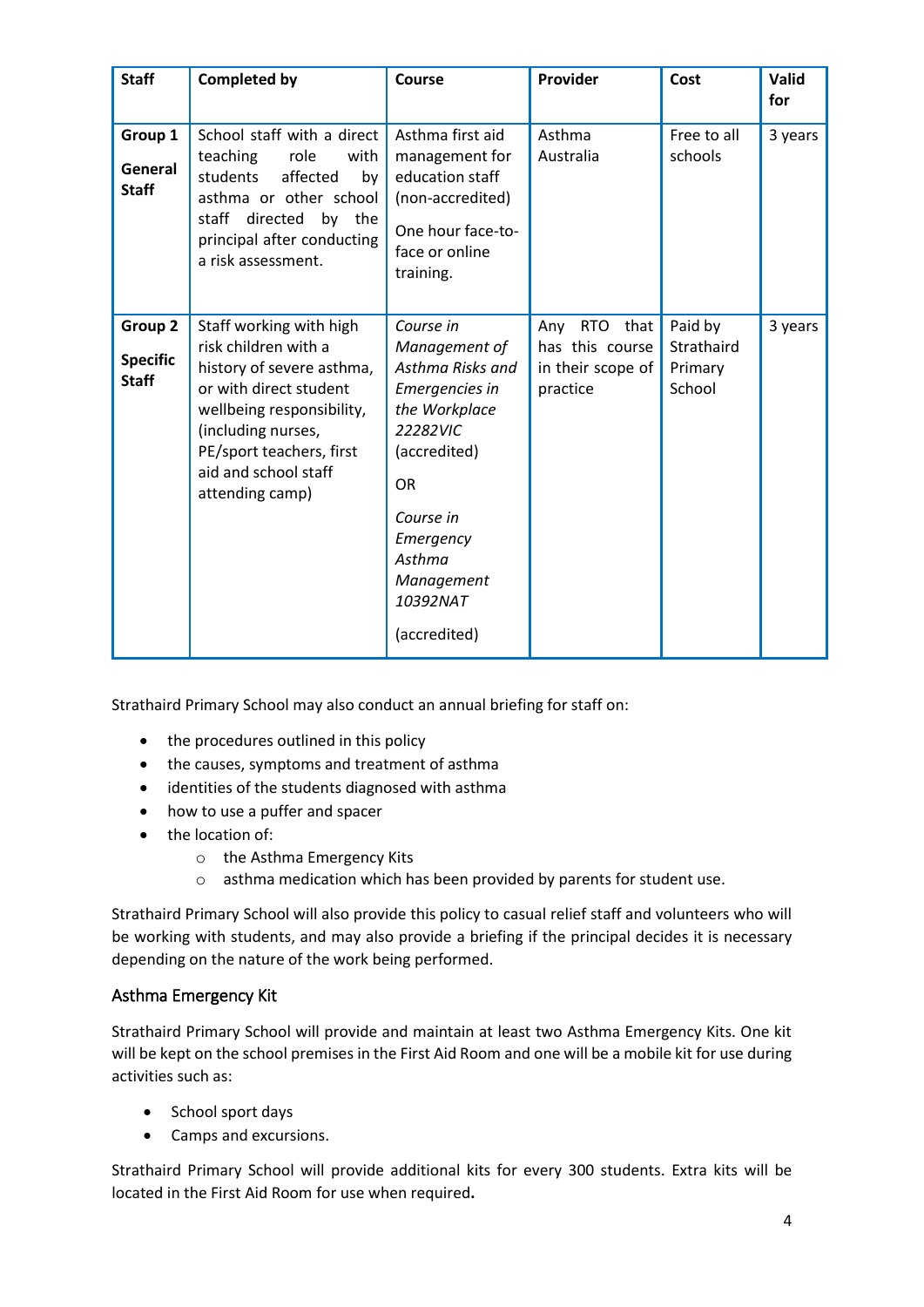The Asthma Emergency Kit will contain:

- at least 1 blue or blue/grey reliever medication such as Airomir, Asmol or Ventolin
- at least 2 spacer devices (for single person use only) to assist with effective inhalation of the blue or blue/grey reliever medication (Strathaird Primary School will ensure spare spacers are available as replacements). Spacers will be stored in a dust proof container.
- clear written instructions on Asthma First Aid, including:
	- o how to use the medication and spacer devices
	- o steps to be taken in treating an asthma attack

A record sheet/log for recording the details of an asthma first aid incident, such as the number of puffs administered.

First Aid Officer will monitor and maintain the Asthma Emergency Kits. They will:

- ensure all contents are maintained and replaced where necessary
- regularly check the expiry date on the canisters of the blue or blue/grey reliever puffers and place them if they have expired or a low on doses
- replace spacers in the Kits after each use (spacers are single-person use only)
- dispose of any previously used spaces.

The blue or blue/grey reliever medication in the Asthma Emergency Kits may be used by more than one student as long as they are used with a spacer. If the devices come into contact with someone's mouth, they will not be used again and will be replaced.

After each use of a blue or blue/grey reliever (with a spacer):

- remove the metal canister from the puffer (do not wash the canister)
- wash the plastic casing
- rinse the mouthpiece through the top and bottom under running water for at least 30 seconds
- wash the mouthpiece cover
- air dry then reassemble
- test the puffer to make sure no water remains in it, then return to the Asthma Emergency Kit.

# Management of confidential medical information

Confidential medical information provided to Strathaird Primary School to support a student diagnosed with asthma will be:

- recorded on the student's file
- shared with all relevant staff so that they are able to properly support students diagnosed with asthma and respond appropriately if necessary.

# Communication plan

This policy will be available on Strathaird Primary School's website so that parents and other members of the school community can easily access information about Strathaird Primary School's asthma management procedures.

# Epidemic Thunderstorm Asthma

Strathaird Primary School will be prepared to act on the warnings and advice from the Department of Education and Training when the risk of epidemic thunderstorm asthma is forecast as high.